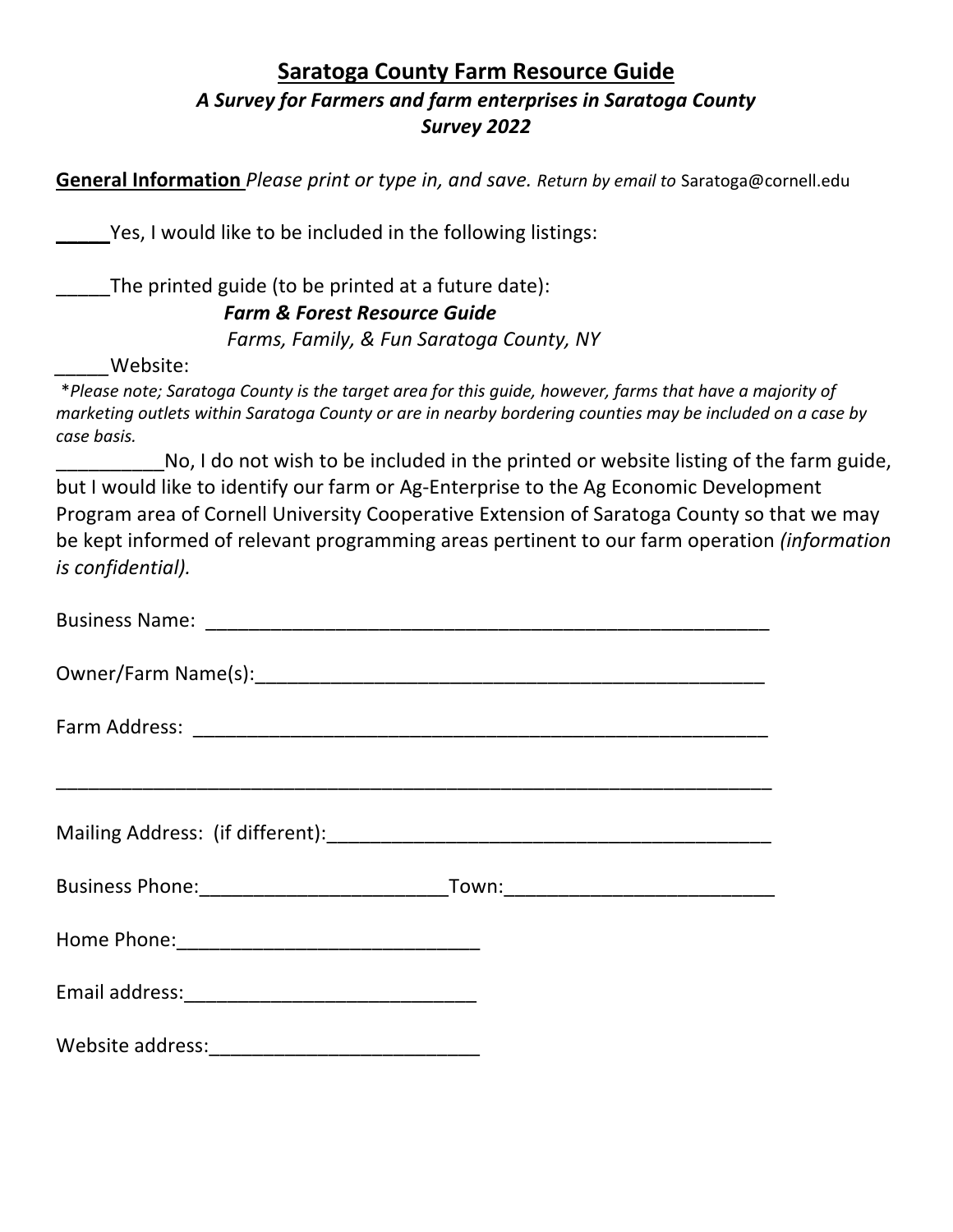## **Farm or Forest Enterprise:**

Check as many as apply but put an asterisk\* by the ONE that best describes your farm operation or how you would like to primarily be listed in the guide.

| Dairy                                              |                                                      |
|----------------------------------------------------|------------------------------------------------------|
| Community Supported Agriculture (CSA)              | Horse                                                |
| Cidery or on-farm Brewery                          | Horticulture                                         |
| <b>Christmas Trees</b>                             |                                                      |
| Farm Enterprise (tours, farm experiences, clinics) | Maple                                                |
| Farmers' Market                                    | <b>Orchard &amp; Small Fruit</b>                     |
| <b>Farm Raised Meats</b>                           | Retail Farm Store (produce, crafts, specialty items) |
| Fiber                                              | Sawmill                                              |
| <b>Field Crops</b>                                 | Vineyard/Winery                                      |
| Honey                                              | Woodlot                                              |

### **Description:**

- Days/Months and hours of retail sales operation applicable.
- In terms of production, please include rented/owned acres and the year you were established. The contraction of the contraction of the contraction of the contraction of the contraction of the contraction of the contraction of the contraction of the contraction of the contraction of the contraction of

*In 40 words or less, please describe your farm operation including a brief history, current* operation, outstanding attributes. *See the last page for sample descriptions and definitions of farming practices to use in your write-up if applicable. We reserve the right to elaborate or edit for brevity.*

## **Production:** Please check all that apply or circle where appropriate

#### **Animal Enterprise:**

| <b>Heifers</b>                            |
|-------------------------------------------|
|                                           |
|                                           |
| Trail riding, lessons, boarding, breeding |
| eggs, meat (chicken, duck, turkey)        |
|                                           |
| meat, wool                                |
| meat, wool                                |
| fiber, pack animals                       |
|                                           |
|                                           |

## **Field Crops:**

| <b>Biofuels</b> |
|-----------------|
|-----------------|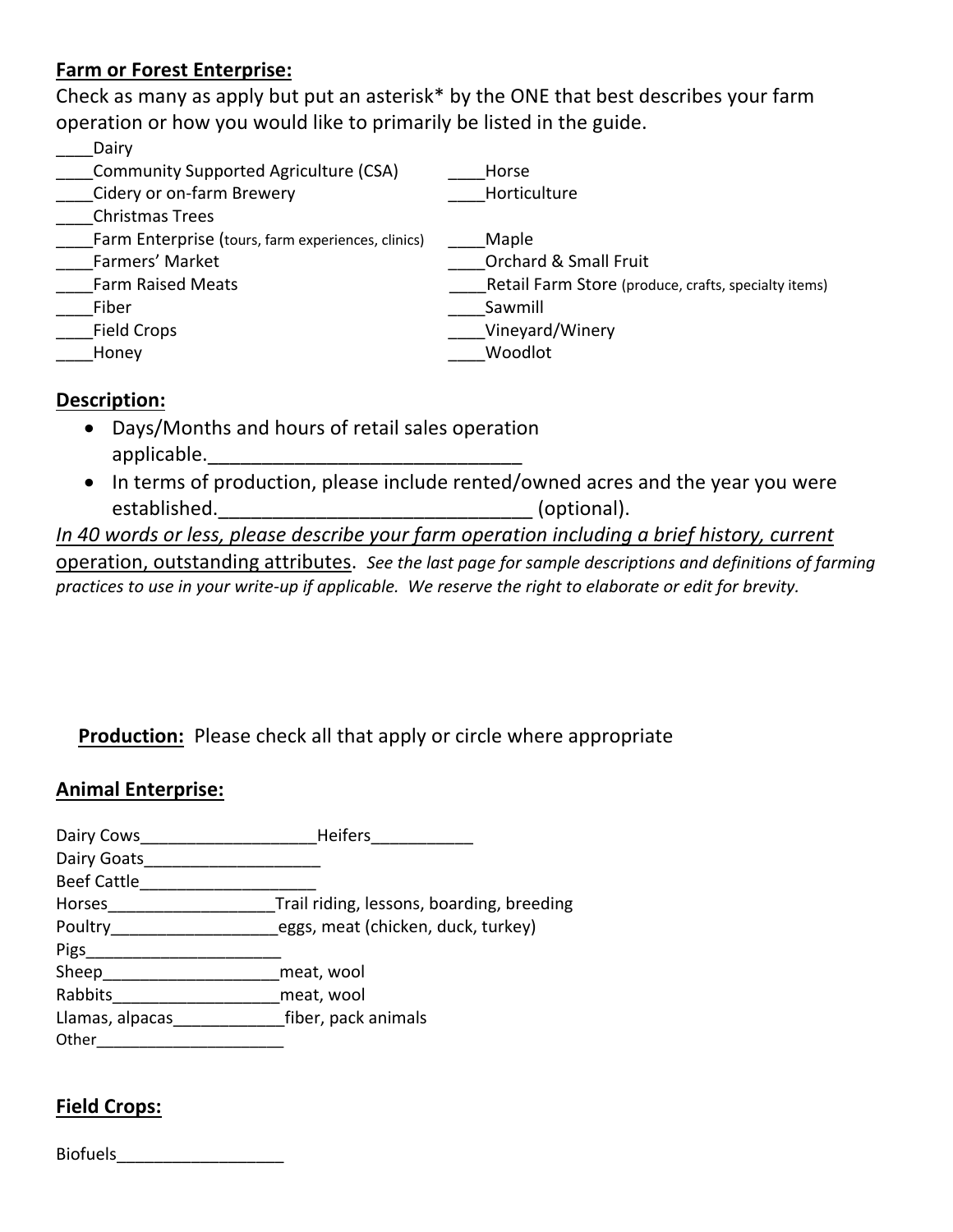| <b>Field Corn</b> |  |
|-------------------|--|
| Hay               |  |
| Oats              |  |
| Soybeans          |  |
| Straw             |  |
| Wheat             |  |
| Other             |  |

# **Fruits:**

| Apples         |         |  |
|----------------|---------|--|
| Pears          |         |  |
| <b>Berries</b> | Specify |  |
| Grapes         |         |  |
| Other          |         |  |

# **Horticulture:**

| <b>Annual Flowers</b>           |
|---------------------------------|
| <b>Cut Flowers</b>              |
| Hanging baskets                 |
| Nursery Trees and Shrubs        |
| Perennials                      |
| Sod                             |
| <b>Vegetable Bedding Plants</b> |

# **Other:**

| <b>Bird Seed</b> |  |
|------------------|--|
| Compost          |  |
| Honey            |  |
| Maple            |  |
| Mushrooms        |  |
| Other            |  |

# **Specialty Products:**

| <b>Baked Goods</b><br><b>Bottled Milk</b> |       |
|-------------------------------------------|-------|
| Cheese                                    |       |
| Jams/Jellies                              |       |
| Meat                                      |       |
| Pies                                      |       |
| Yogurt                                    |       |
| Soap                                      |       |
| <b>Specialty Canned Goods</b>             | Other |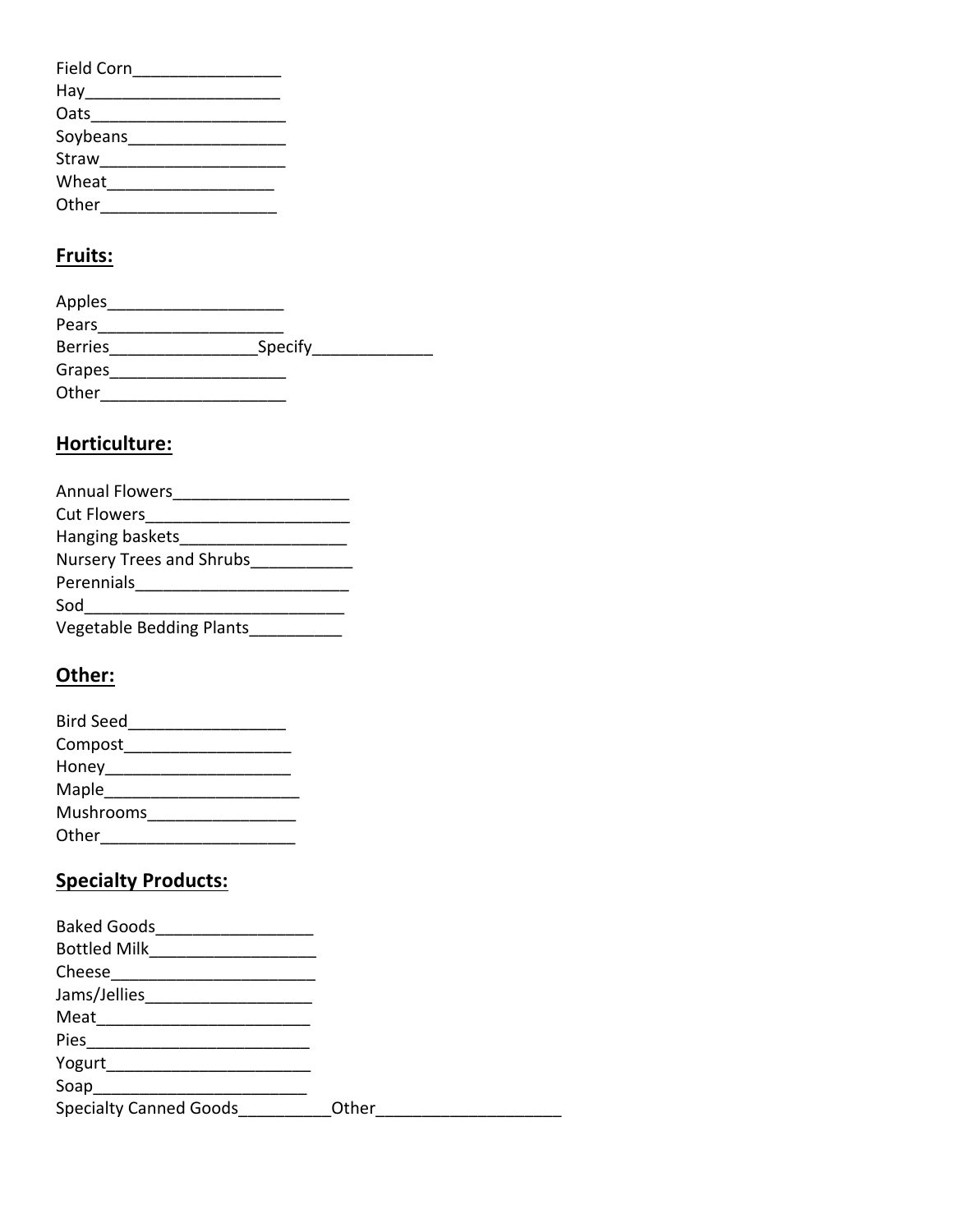### **Vegetable:**

| <b>Heirloom Produce</b> |
|-------------------------|
| Herbs                   |
| Gourmet                 |
| Melons                  |
| Microgreens             |
| Pumpkins                |
| Seasonal Produce        |
| Other                   |
|                         |

## **Woodland Products:**

| <b>Christmas Trees</b> |  |
|------------------------|--|
| Firewood               |  |
| Lumber                 |  |
| Maple Syrup            |  |
| Wreaths                |  |
| Other                  |  |

### **Services Available:**

| <b>Custom Feed</b>            |         |         |
|-------------------------------|---------|---------|
| <b>Custom Meat Processing</b> |         | specify |
| Custom Work                   | specify |         |
| Garden Design                 |         |         |
| Landscaping                   |         |         |
| Sheep Shearing                |         |         |
| Other                         |         |         |

## **Farm Ventures:**

| <b>Bed and Breakfast</b> | <b>Birthday Parties</b>  |       |  |
|--------------------------|--------------------------|-------|--|
| Corn Maze                |                          |       |  |
| Farm Tours               | Farm Vacation or Camp    |       |  |
| <b>Food Service</b>      |                          |       |  |
| Gift Shop                | Hay Rides                |       |  |
| Open Houses              |                          |       |  |
| Petting Zoo              | <b>Picnic Facilities</b> | Rodeo |  |
| X-Country Skiing/Trails  | Other                    |       |  |

**Farm Tours:** If you presently offer tours of your farming operation, please describe:

Would you be interested in providing tours to the public and school groups? Yes\_\_\_\_\_\_\_\_\_No\_\_\_\_\_\_\_\_\_

Would you charge a fee for tours? Yes\_\_\_\_\_\_No\_\_\_\_\_\_\_\_\_if so, what is the fee?\_\_\_\_\_\_\_\_\_\_\_